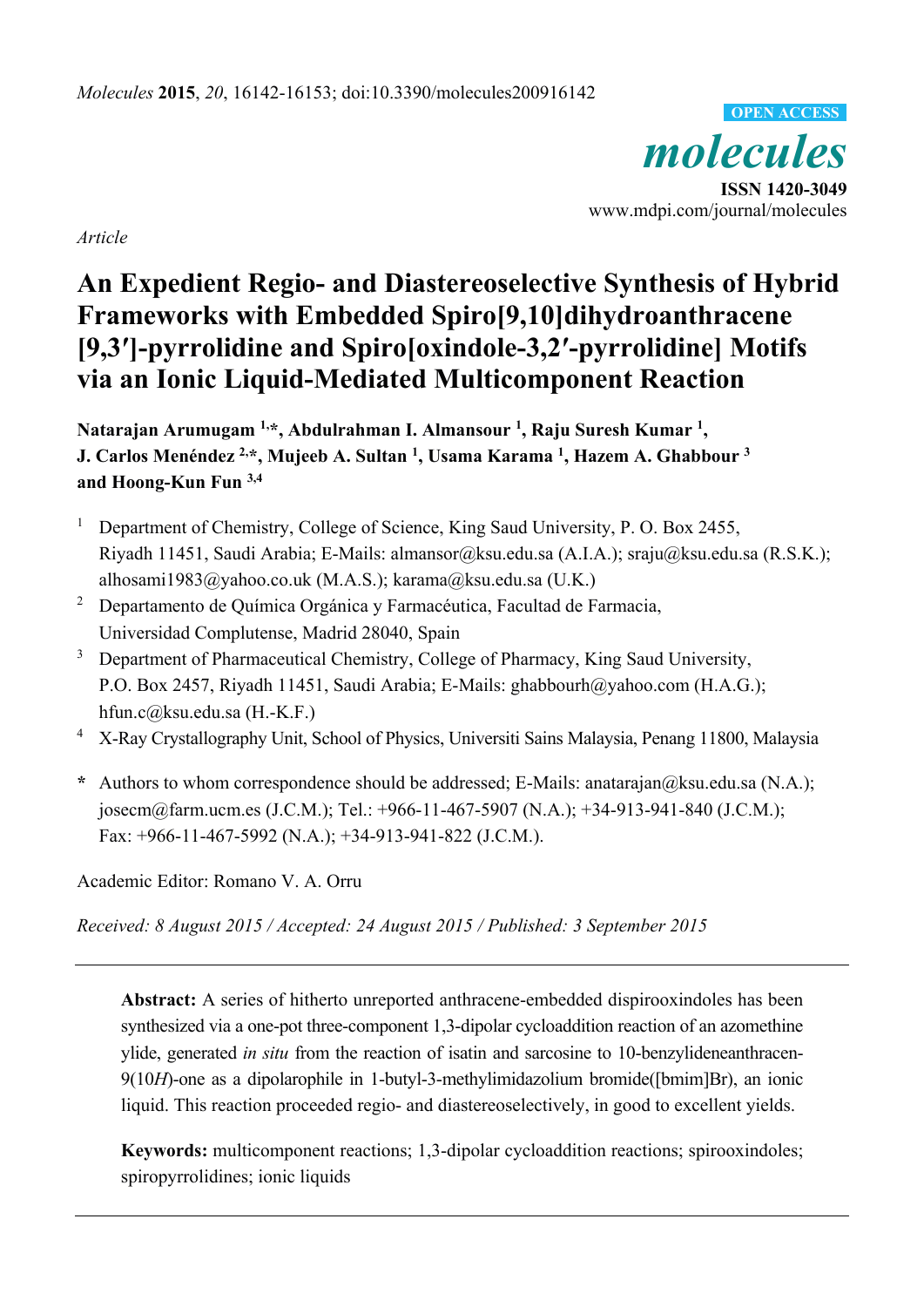#### **1. Introduction**

The creation of molecular complexity and diversity in potential drug candidates and biologically important molecules from common starting materials while combining favorable economic and environmental aspects constitutes a great challenge in modern organic chemistry from both academic and industrial perspectives [1,2]. One protocol to realize these goals involves the use of multi-component reactions (MCRs), which enable the creation of several bonds in a single operation and offer remarkable advantages such as convergence, operational simplicity, facile automation, reduction in the number of workup steps and minimization of extraction and purification processes and waste generation, rendering the transformations green. MCRs, besides facilitating the expedient creation of chemical libraries of structurally diverse drug-like compounds [3–5], play a key role in combinatorial synthesis [6,7] and, generally speaking, in drug discovery [8–10].

Another important aspect of green chemistry pertains to the elimination of volatile organic solvents or their replacement by non-inflammable, non-volatile, non-toxic and inexpensive green solvents. In this context, ionic liquids are widely recognized as green solvents in organic synthesis because of their unique properties such as high chemical and thermal stability, solvating ability, behavior as acidic and basic catalysts and recyclability. For this reason, their use in organic synthesis has emerged as an important facet of green chemistry. Interestingly, the solubility, density, refractive index, viscosity, acidic or basic character and associated catalyzing ability of ionic liquids can be tuned by judicious modification of the structure of their anion/cation to suit different applications. Consequently, ionic liquids are also referred to as 'designer solvents', although this term is perhaps too narrow [11,12]. Owing to these green credentials, ionic liquids have attracted great interest as environmentally benign reaction media [13], catalysts [14] and reagents [15,16], besides having many other applications. In particular, the ionic liquid, 1-butyl-3 methylimidazolium bromide ([bmim]Br) has gained importance in organic synthesis; however, it has been less investigated in literature. There is much interest in the burgeoning field of the combination of multiple bond-forming reactions with the use of ionic liquids as reaction media as two mutually reinforcing strategies towards sustainable synthesis. Thus, the use of ionic liquids as reaction media for multicomponent reactions [17–21] and cycloaddition reactions (including 1,3-dipolar cycloadditions [22,23]) are particularly interesting, if relatively little explored, areas.

Spiropyrrolidine-oxindole scaffolds are embodied in many alkaloids such as horsfiline, elacomine and coerulescine, which are inhibitors of the mammalian cell cycle at the G2/M interphase [24,25], More complex natural spirooxindoles *viz*. the spirotryprostatins, also showed anticancer activity [26]. More importantly, some synthetic spirooxindoles such as MI-888 have been in preclinical research for the treatment of human cancers [27]. On the other hand, spiro[9,10-dihydroanthracene]-9,3′-pyrrolidine (SpAMDA) is a high-affinity antagonist of the 5-HT2A receptor (Figure 1) [28,29]. Such antagonists are important coadjuvants in cancer chemotherapy; thus, levomepromazine, primarily acting as a 5HT-2 antagonist at the vomiting center, is useful as a broad-spectrum agent for resistant nausea in cancer chemotherapy, especially in children [30].

Based on the precedents outlined above, we reasoned that the combination of the spiro[9,10]dihydroanthracene [9,3']-pyrrolidine and spiro[oxindole-3,2'-pyrrolidine] motifs in a single molecule, as shown in Figure 2, would be of interest in the context of anticancer drug discovery. In continuation of our interest in the area of 1,3-dipolar cycloaddition reactions [31–36], we describe in this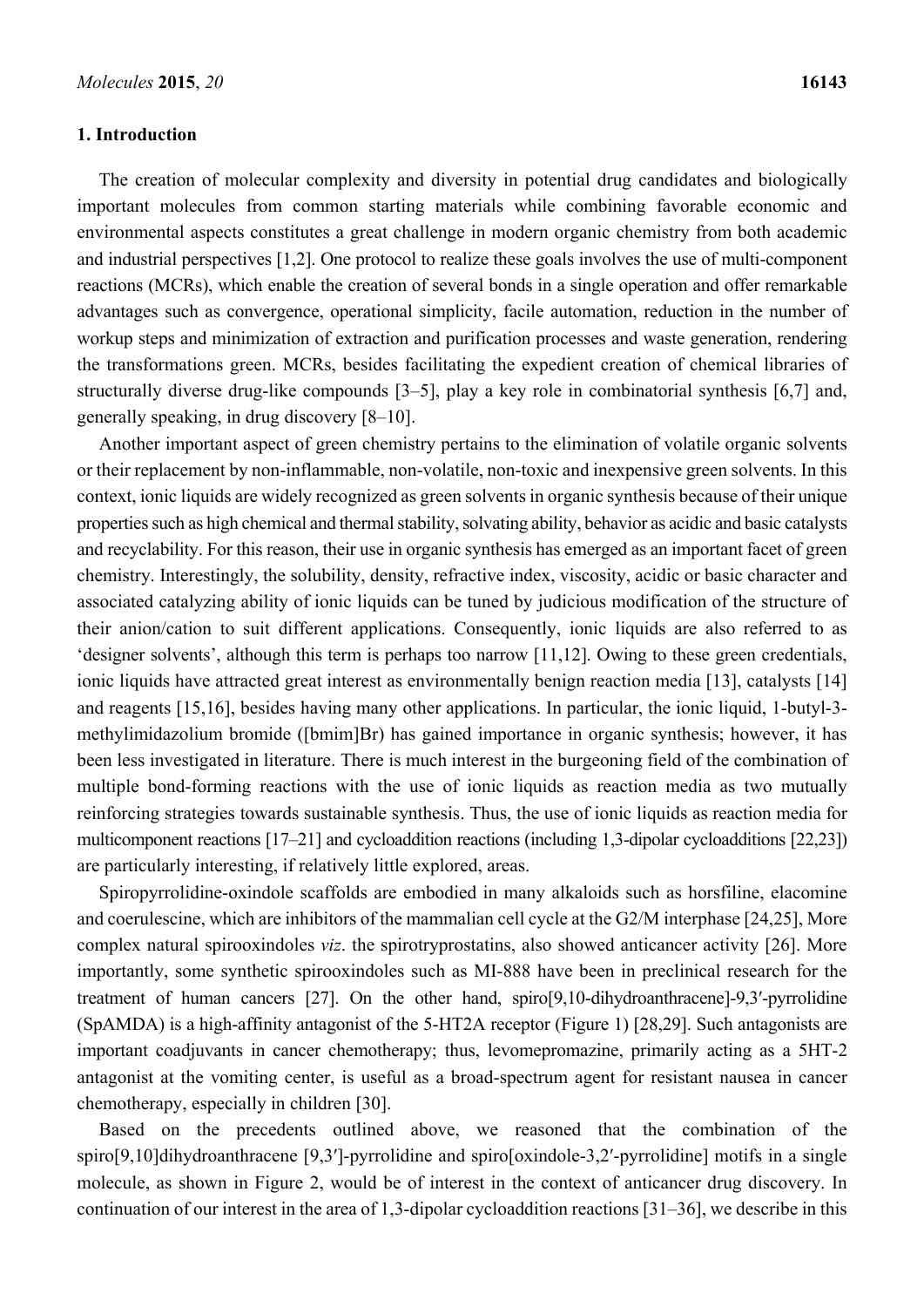article the preparation of these compounds by application of a three-component process having as the key step a 1,3-dipolar cycloaddition of an azomethine ylide to an olefinic dipolarophile [37–40]. These reactions were performed in ([bmim]Br), an ionic liquid that has been previously employed as the reaction medium for this kind of chemistry [23,41], although it has received relatively little attention in comparison to others.



**Figure 1.** Some biologically relevant derivatives of the spiro[9,10]dihydroanthracene [9,3′] pyrrolidine and spiro[oxindole-3,2′-pyrrolidine] frameworks.



**Figure 2.** Hybrid structure of the compounds targeted in this paper.

#### **2. Results and Discussion**

A series of 10-benzylideneanthracen-9(10*H*)-ones **3a**–**k** were prepared by the acid-catalyzed condensation of anthracen-9(10*H*)-one **1** with substituted benzaldehydes **2a**–**2k**, following a literature procedure [41]. The three-component reactions of compounds **3** with non-stabilized azomethine ylide **8**, generated *in situ* by the decarboxylative condensation of isatin **4** and an α-amino acid, sarcosine **5** was first studied in terms of solvent optimization for the model three-component reaction between 10-benzylideneanthracen-9(10*H*)-one (**3h**; 1 mmol), isatin (**4**; 1 mmol) and sarcosine (**5**; 1 mmol). The reaction failed in ethanol, methanol, dioxane, and a dioxane/methanol (1:1 *v*/*v*) mixture under reflux conditions. As shown in Table 1, the same starting materials were heated in DMF at several temperatures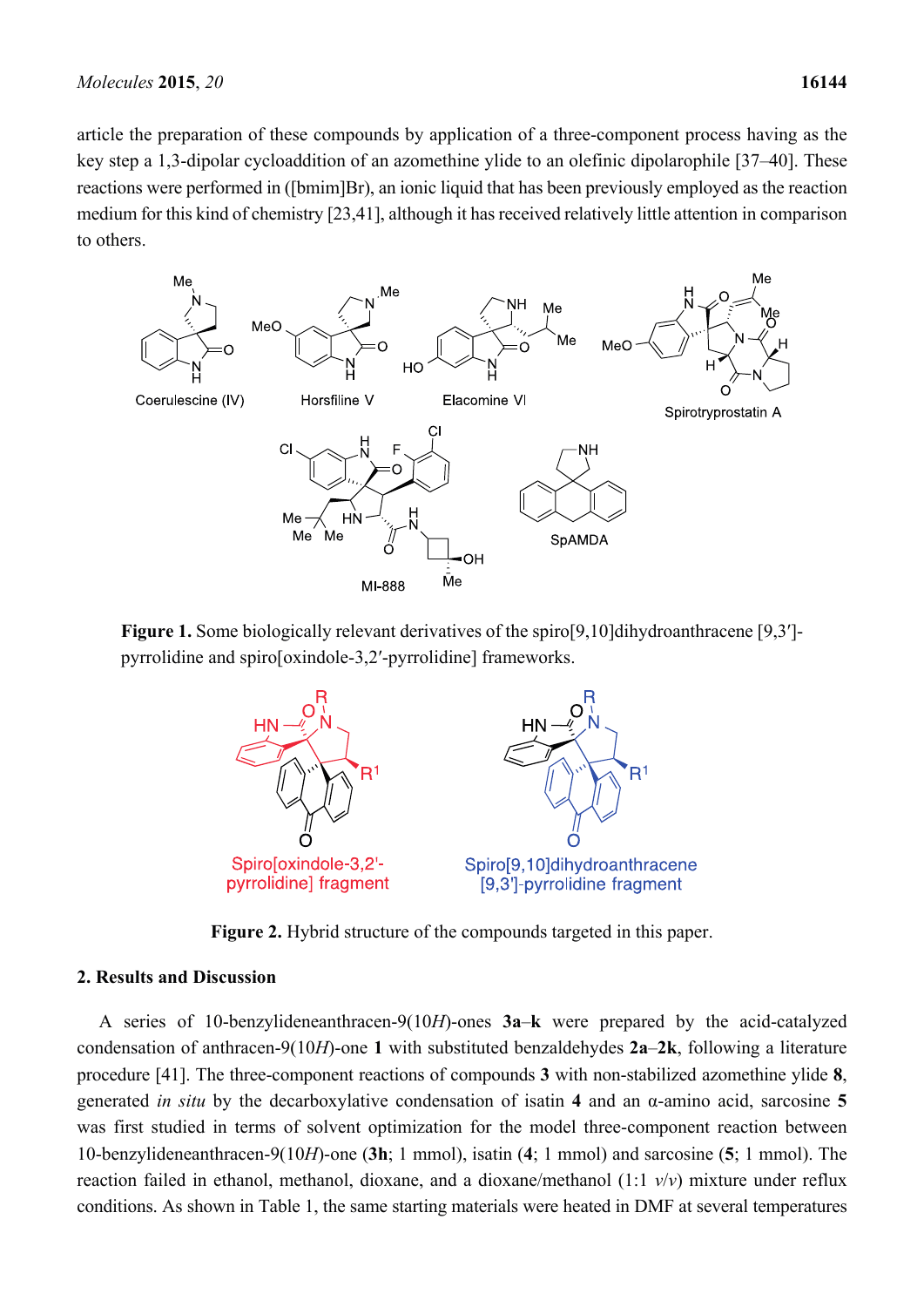(entries 1–3), and the desired product **6h** was obtained in 65% yield at 100 °C (entry 3). Finally, the reaction was carried out in presence of an ionic liquid, 1-butyl-3-methylimidazolium bromide ([bmim]Br at 100 °C to furnish **6h** in an excellent yield (89%) and in a short reaction time compared to DMF (entry 4). We also verified that the ionic liquid could be used three times without any significant loss in yield (entries 5–7).

| <b>Entry</b> | <b>Solvent</b> | Temp, <sup>o</sup> C | Time, h | Yield, % b |
|--------------|----------------|----------------------|---------|------------|
| 1            | DMF            | 60                   | 4       | 45         |
| 2            | <b>DMF</b>     | 80                   | 4       | 50         |
| 3            | <b>DMF</b>     | 100                  | 3       | 65         |
| 4            | [BlMm]Br       | 100                  | 2       | 89         |
| 5            | [BlMm]Br       | 100                  | 2       | 89         |
| 6            | [BlMm]Br       | 100                  | 2       | 87         |
|              | [BIMm]Br       | 100                  | 2       | 87         |

**Table 1.** Solvent-screen for the synthesis of heterocyclic hybrid **6h**. a

<sup>a</sup> The reaction did not proceed in refluxing ethanol, methanol, dioxane and 1/1 dioxane/methanol. <sup>b</sup> Isolated yield after purification by column chromatography.

Following the optimization study, all subsequent reactions were effected by heating an equimolar mixture of the reactants in [bmim]Br (3 mL) in an oil bath at 100 °C for 2 h. After completion of the reaction (TLC), the product was isolated and purified through column chromatography to furnish the target compounds **6** in excellent yields, whilst the ionic liquid could be recovered and reused by simple drying under vacuum. No traces were observed of the other possible regioisomer of **6**, *i.e.*, structure **7** (Scheme 1). As shown by the examples summarized in Table 2, the aromatic substituent tolerated hydrogen, electron-releasing (Me, OMe) and electron-withdrawing (Cl, Br, NO<sub>2</sub>) substituents at its *ortho*, *meta* and *para* positions.



**Scheme 1.** Synthesis of 9-arylmethylene-10-anthrone derivatives **3** and their transformation into the target *bi*spiro compounds **6**.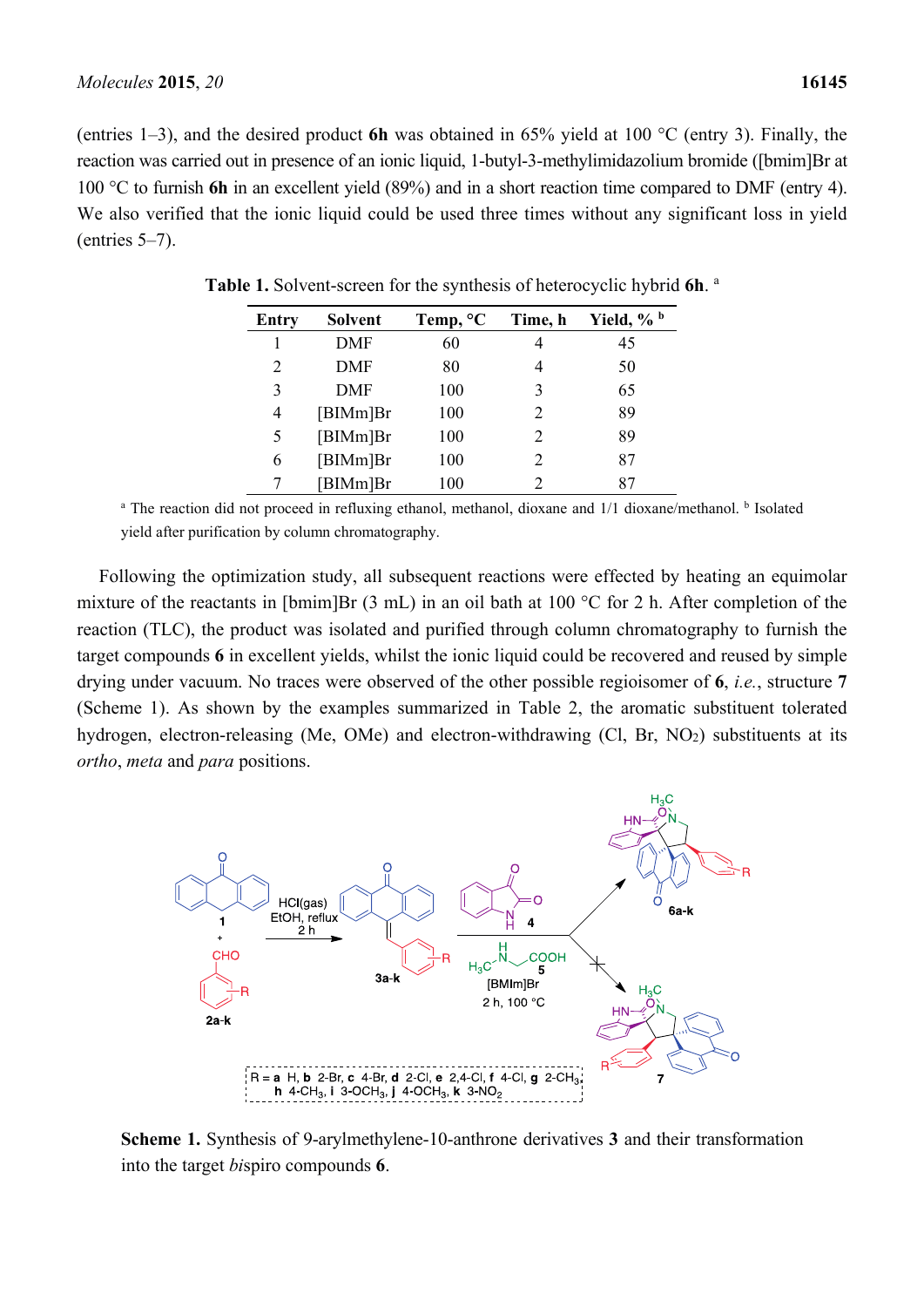| <b>Entry</b>   | Compound  | $\bf R$                | Yield, % <sup>a</sup> |
|----------------|-----------|------------------------|-----------------------|
| 1              | 6a        | H                      | 81                    |
| 2              | 6b        | $2-Br$                 | 80                    |
| 3              | 6c        | $4-Br$                 | 85                    |
| $\overline{4}$ | <b>6d</b> | $2-C1$                 | 87                    |
| 5              | 6e        | $2,4$ -Cl <sub>2</sub> | 84                    |
| 6              | 6f        | $4-C1$                 | 88                    |
| 7              | 6g        | $2-Me$                 | 80                    |
| 8              | 6h        | 4-Me                   | 89                    |
| 9              | 6i        | 3-OMe                  | 81                    |
| 10             | 6j        | 4-OMe                  | 79                    |
| 11             | 6k        | $3-NO2$                | 77                    |

**Table 2.** Scope of the synthesis of compounds **6**.

a Isolated yield after purification by column chromatography.

The structure of compounds 6 was elucidated using  $^1$ H-,  $^13$ C- and 2D-NMR spectroscopic data as described below for **6h**. The <sup>1</sup>H NMR spectrum of **6h** demonstrated a singlet at  $\delta$  2.20 ppm due to the *N*-methyl protons of pyrrolidine ring, which shows HMBCs with C-2 at δ 84.9 ppm and C-5 at δ 58.9 ppm (Figure 3). From C,H-correlations, the two triplets at δ 4.16 and 4.32 ppm were assigned to 5-CH<sub>2</sub> protons. The benzylic proton (H-4) appeared as triplet at  $\delta$  5.99 ppm. The oxindole aromatic (C-4′) hydrogen unusually resonated at δ 5.11 ppm as doublet owing to the influence of the spatial proximity of one of the aromatic anthrone rings. The signals at  $\delta$  59.0 and 84.9 were assigned as anthrone and oxindole spirocarbons, respectively. The signals at 179.3 and 182.8 were due to the oxindole and anthrone carbonyl carbon, respectively. Unambiguous assignment of carbon C-2, C-3 C-4, C-5 of **6h** to the signals  $\delta$  84.9, 59.0, 41.8 and 58.9 ppm was made from their proton chemical shifts and their respective C, H-COSY correlations. The aromatic protons appear as multiplets in the range 6.37–8.00 ppm. The presence of a molecular ion peak at  $m/z = 472$  (M<sup>+</sup>) in the mass spectrum confirms the formation of cycloadduct **6h** (*vide* Supplementary Data). Finally, the structure and stereochemistry of cycloadduct **6** was elucidated unambiguously by a single crystal X-Ray diffraction study of **6h** (Figure 4) [42].



**Figure 3.** Key NMR data of model compound **6h**.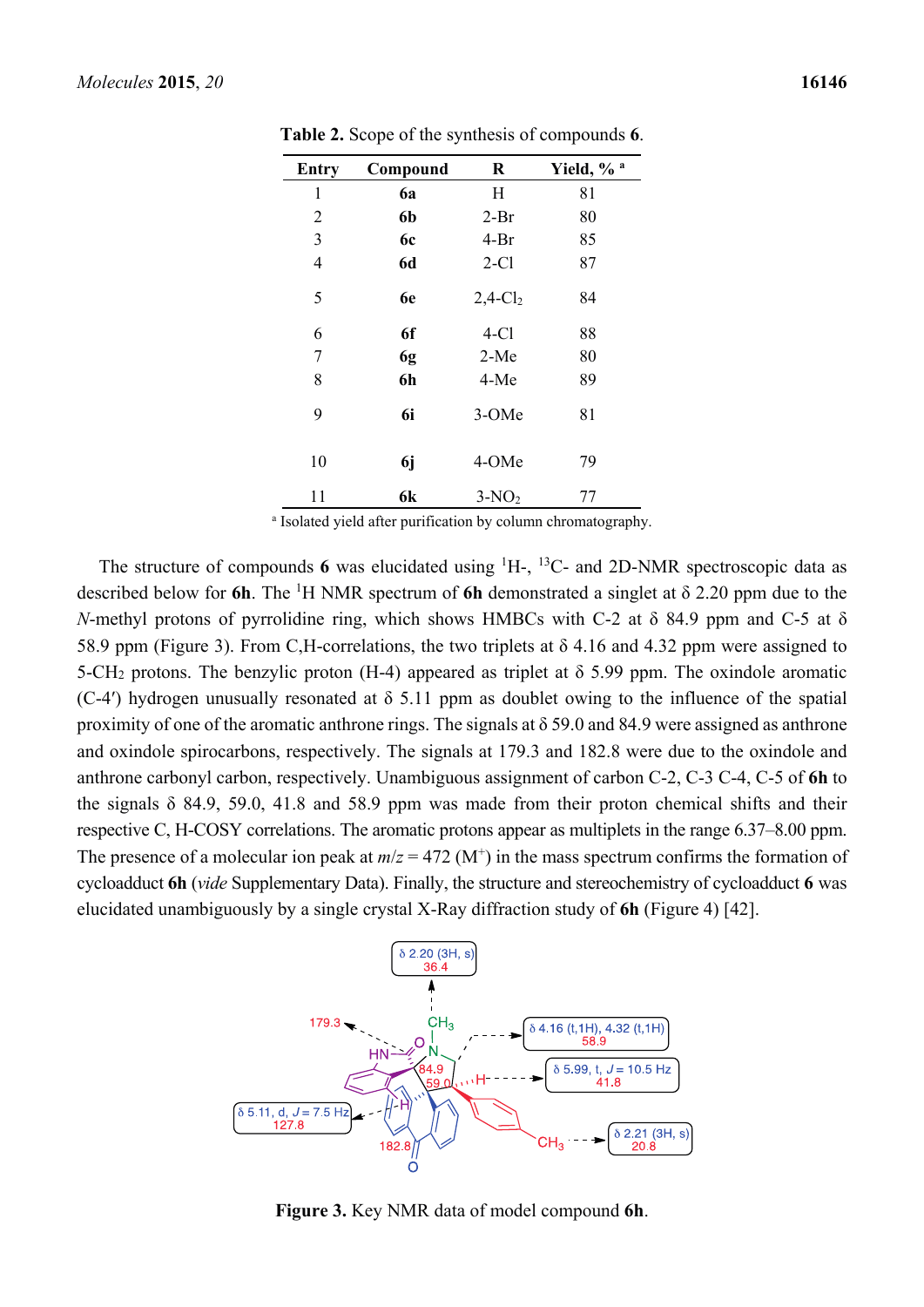

**Figure 4.** Two views of the X-Ray diffraction study of compound **6h**, crystallized with one molecule of ethanol.

A feasible mechanism proposed to rationalize for the formation of dispiropyrrolidines **6** is summarized in Scheme 2. Initially, the interaction of [bmim]Br with the carbonyl group of isatin via hydrogen bonding would increase the electrophilicity of the carbonyl carbon facilitating the nucleophilic attack of the NH of sarcosine. The subsequent dehydration and decarboxylation furnishes an azomethine ylide, which can be described by the **8a** and **8b** resonant forms. Similarly to the initial step, the interaction of [bmim]Br with the carbonyl group of 10-benzylideneanthracen-9(10*H*)-one presumably activates the exocyclic double bond, facilitating the addition of the azomethine ylide to the more electron deficient carbon of **3** to afford spiropyrrolidine **6**.



**Scheme 2.** Mechanism proposed to account for the formation of compounds **6**.

#### **3. Experimental Section**

Melting points were taken using open capillary tubes and are uncorrected. <sup>1</sup>H, <sup>13</sup>C and two-dimensional NMR spectra were recorded on a Varian Mercury JEOL-400 NMR spectrometer (Tokyo, Japan) and Bruker 300 MHz NMR spectrometers (Faellanden, Switzerland) in CDCl<sub>3</sub> using TMS as internal standard. Standard Bruker software was used throughout. Chemical shifts are given in parts per million (δ-scale) and the coupling constants are given in Hertz. Single crystal X-Ray data set for **6h** was collected on Bruker APEXII D8 Venture diffractometer (Karlsruhe, Germany) with Mo K $\alpha$  ( $\lambda$  = 0.71073 Å) radiation. Elemental analyses were performed on a Perkin Elmer 2400 Series II Elemental CHNS analyzer (Waltham, MA, USA).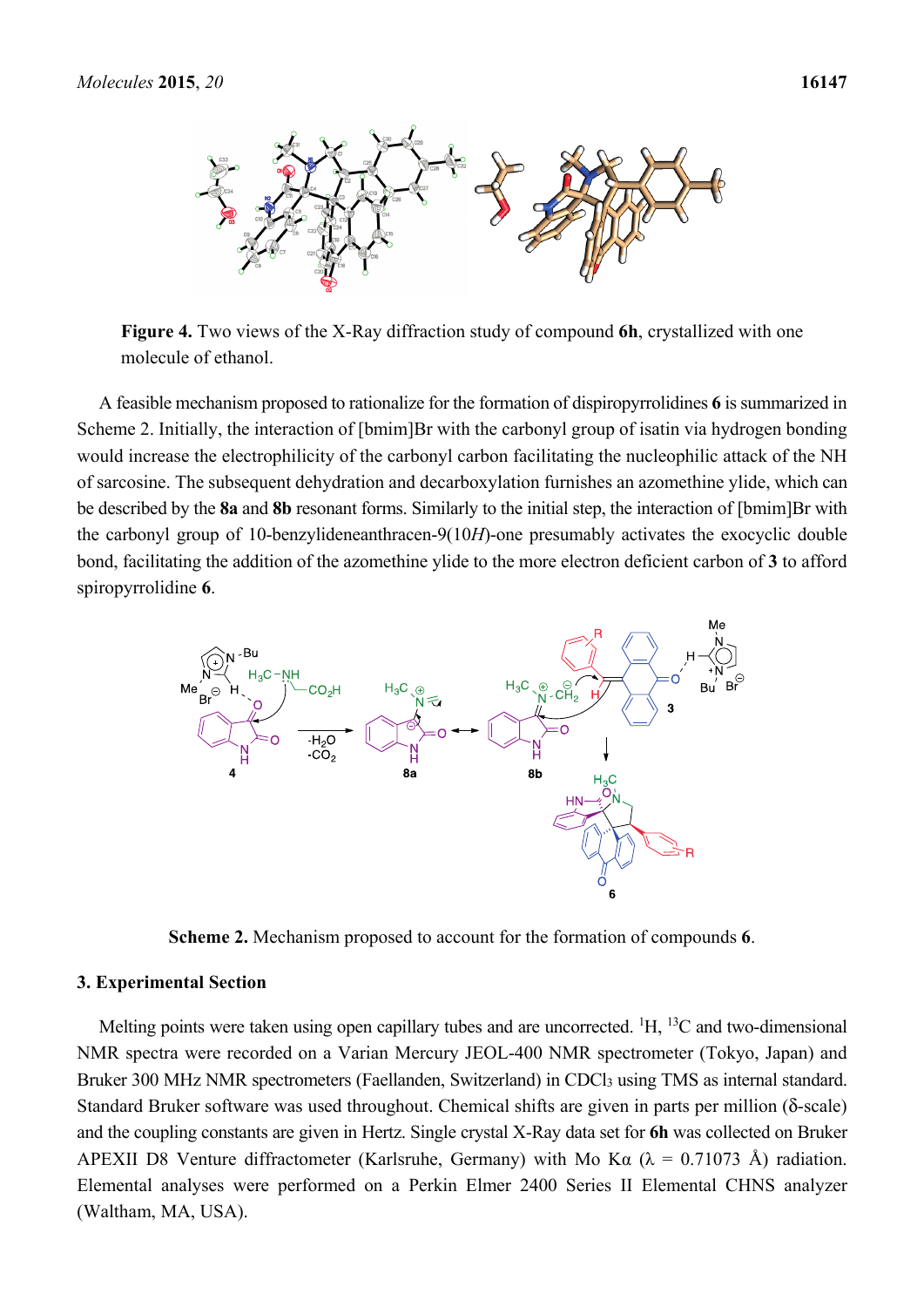General procedure for synthesis of dispirooxindolopyrrolidine fused anthrone **6a**–**k**: An equimolar mixture of 10-benzylideneanthracen-9(10*H*)-ones **3**, isatin **4** and sarcosine **5** were heated with stirring in [bmim]Br (3 mL) medium for 2 h at 100 °C. After completion of the reaction (TLC), the ethyl acetate  $(2 \times 5 \text{ mL})$  was added and reaction mixture stirred 15 min. The ethyl acetate layer was separated, washed with water and dried. The products obtained in good yield were purified by column chromatography. The ionic liquid [bmim]Br, after extraction of the product, was completely dried under vacuum and reused for subsequent reactions.

(2'S\*,4'S\*)-1'-Methyl-4'-phenyl-10H-dispirolanthracene-9.3'-pyrrolidine-2',3"-indolinel-2",10-dione (6a). White solid (262 mg, 81%); <sup>1</sup>H-NMR (400 MHz, CDCl<sub>3</sub>): δ<sub>H</sub> 2.22 (s, 3H, *NCH*<sub>3</sub>), 4.18 (t, *J* = 7.36 Hz, 1H), 4.35 (t, *J* = 8.8 Hz, 1H), 5.11 (d, *J* = 7.36 Hz, 1H), 6.03 (dd, *J* = 11, 7.32 Hz, 1H), 6.37–8.00 (m, Ar-H, 16H), 8.49 (s, 1H, N-H); <sup>13</sup>C-NMR (100 MHz, CDCl<sub>3</sub>): δ 39.9, 42.1, 58.8, 59.0, 84.9, 108.9, 110.4, 113.6, 121.5, 125.6, 125.7, 126.6, 127.1, 127.2, 127.8, 127.9, 128.0, 128.1, 130.5, 131.4, 133.4, 135.5, 139.5, 140.0, 141.1, 141.8, 156.4, 178.6, 182.7. Mass spectrum (EI, 70 eV): *m*/*z*, 457 (M+). Anal. calcd. for C31H24N2O2: C, 81.56; H, 5.30; N, 6.14%. Found: C, 81.66; H, 5.47; N, 6.28%.

*(2′S\*,4′S\*)-1′-Methyl-4′-(2-bromophenyl)-10H-dispiro[anthracene-9,3′-pyrrolidine-2′,3′′-indoline]-2′′,10 dione* (**6b**). Pale yellow solid (237 mg, 80%); <sup>1</sup> H-NMR (CDCl3, 300 MHz): δ 2.24 (s, 3H, *N*CH3), 4.21 (t, *J* = 7.36 Hz, 1H, *N*CH), 4.38 (t, *J* = 8.8 Hz, 1H, *N*CH), 5.10 (d, *J* = 7.36 Hz, 1H), 6.01 (dd, *J* = 11, 7.32 Hz, 1H), 6.20–7.92 (m, Ar-H, 15H), 8.39 (s, 1H,); 13C-NMR (CDCl3, 75 MHz): δ 39.8, 41.2, 58.4, 59.2, 84.4, 109.0, 110.3, 113.5, 121.0, 123.3, 125.4, 125.5, 124.6, 125.7, 125.8, 126.6, 127.1, 127.2, 127.3, 127.4, 127.6, 128.2, 130.9, 131.5, 132.8, 133.2, 138.7, 139.8, 140.8, 179.7, 182.5. Mass spectrum (EI, 70 eV): *m*/*z*, 536 (M+). Anal. calcd. for C31H23BrN2O2: C, 69.54; H, 4.33; N, 5.23; %. Found: C, 69.66; H, 4.45; N, 5.15%.

*(2′S\*,4′S\*)-1′-Methyl-4′-(4-bromophenyl)-10H-dispiro[anthracene-9,3′-pyrrolidine-2′,3′′-indoline]-2′′,10 dione* (**6c**). Pale yellow solid (252 mg, 85%); <sup>1</sup> H-NMR (CDCl3, 400 MHz): δ 2.54 (s, 3H, *N*CH3), 3.91 (t, *J* = 7.36 Hz, 1H, *N*CH), 4.13 (t, *J* = 8.8 Hz, 1H, *N*CH), 4.84 (d, *J* = 6.6 Hz, 1H), 5.78 (dd, *J* = 11.00, 7.32 Hz, 1H), 6.17–7.79 (m, Ar-H, 15H), 8.77 (s, 1H, N-H); 13C-NMR (CDCl3, 100 MHz): δ 39.8, 40.2, 58.4, 84.4, 109.0, 119.2, 121.0, 123.3, 125.4, 125.5, 126.5, 126.8, 126.9, 127.2, 129.8, 129.9, 130.0, 130.8, 131.0, 131.4, 133.3, 135.3, 138.7, 139.8, 140.9, 142.9, 179.1, 182.6. Mass spectrum (EI, 70 eV): *m*/*z*, 536 (M<sup>+</sup>). Anal. calcd. for C<sub>31</sub>H<sub>23</sub>BrN<sub>2</sub>O<sub>2</sub>: C, 69.54; H, 4.33; N, 5.23; %. Found: C, 69.68; H, 4.48; N, 5.36%.

(2'S\*,4'S\*)-1'-Methyl-4'-(2-chlorophenyl)-10H-dispiro[anthracene-9,3'-pyrrolidine-2',3"-indoline]-2",10*dione* (**6d**). White solid (270 mg, 87%); <sup>1</sup> H-NMR (CDCl3, 400 MHz): δ 2.20 (s, 3H, *N*CH3), 3.97 (t, *J* = 8.8 Hz, 1H, *N*CH), 4.64 (t, *J* = 10.2 Hz, 1H, *N*CH), 5.11 (d, *J* = 7.3 Hz, 1H), 6.14 (dd, *J* = 11.00, 7.32 Hz), 6.32–8.05 (m, Ar-H, 15H); 13C-NMR (CDCl3, 100 MHz): δ 36.7, 42.1, 58.9, 59.3, 84.2, 108.78, 121.8, 123,6, 125.4, 125.5, 125.8, 126.3, 126.6, 127.1, 127.2, 127.3, 127.4, 127.5, 127.9, 128.1, 128.3, 130.3, 130.5, 130.6, 131.5, 132.1, 132.6, 135.1, 140.6, 179.5, 182.3; Mass spectrum (EI, 70 eV): *m*/*z*, 491 (M+). Anal. calcd. for C31H23ClN2O2: C, 75.83; H, 4.72; N, 5.71%. Found: C, 75.99; H, 4.81; N, 5.86%.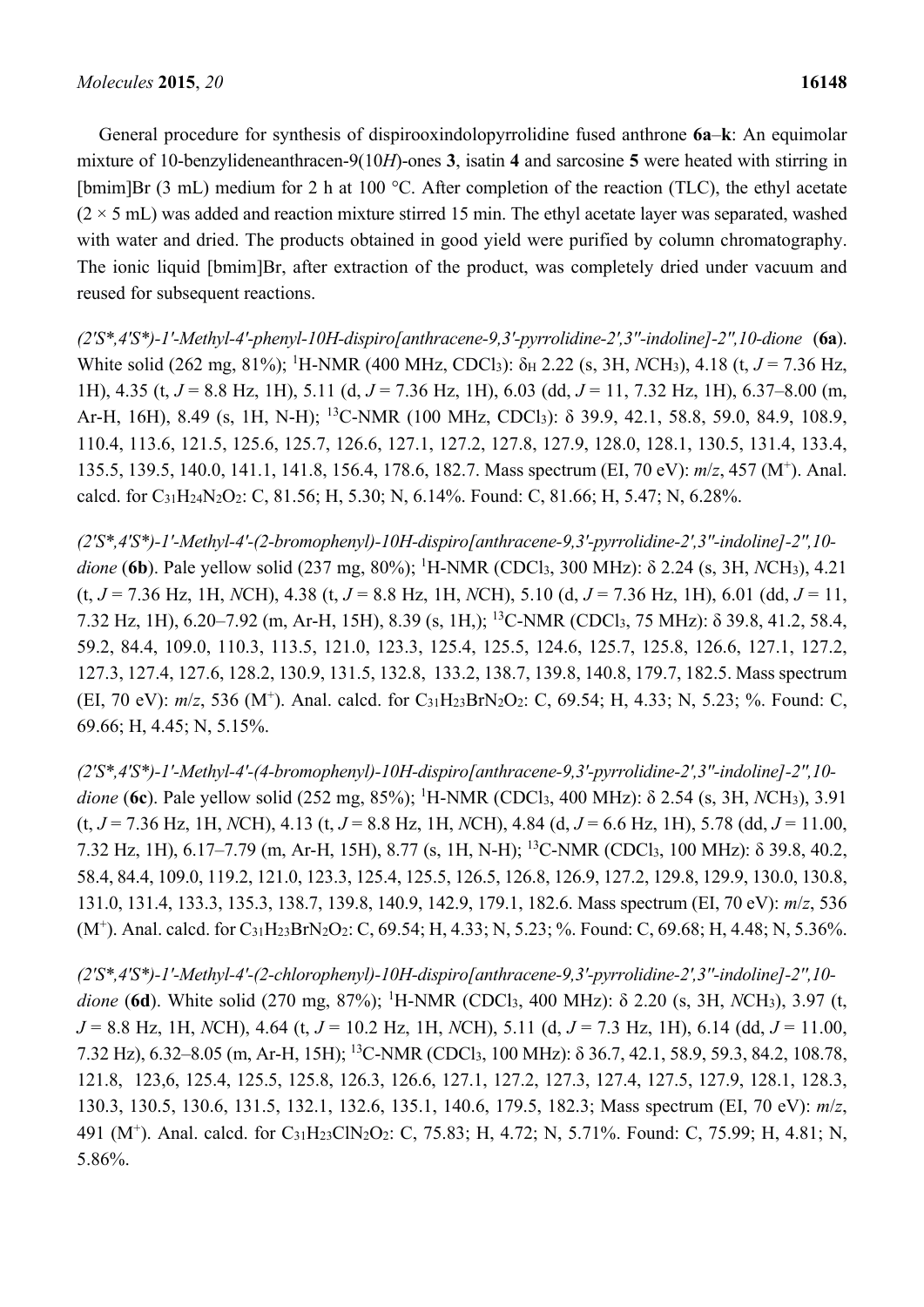*(2′S\*,4′S\*)-1′-Methyl-4′-(2,4-dichlorophenyl)-10H-dispiro[anthracene-9,3′-pyrrolidine-2′,3′′-indoline]-*

*2′′,10-dione* (**6e**). White solid ( 251 mg, 84%); 1 H-NMR (CDCl3, 400 MHz): δ 2.20 (s, 3H, *N*CH3), 3.94 (t, *J* = 8.08 Hz, 1H, *N*CH), 4.61 (t, *J* = 9.5 Hz, 1H, *N*CH), 5.09 (d, *J* = 7.3 Hz, 1H), 6.05 (dd, *J* = 11.00, 7.32 Hz) 6.58–8.09 (m, Ar-H, 14H); 13C-NMR (CDCl3, 100 MHz): δ 36.2, 41.4, 58.5, 58.6, 84.7, 108.84, 121.4, 123,5, 125.4, 125.5, 125.9, 126.4, 126.5, 127.2, 127.4, 127.4, 127.7, 127.9, 128.3, 128.5, 130.3, 130.8, 132.2, 132.3, 132.6, 135.2, 140.6, 179.8, 183.6; Mass spectrum (EI, 70 eV): *m*/*z*, 526 (M<sup>+</sup>). Anal. calcd. for C<sub>31</sub>H<sub>22</sub>Cl<sub>2</sub>N<sub>2</sub>O<sub>2</sub>: C, 70.86; H, 4.22; N, 5.33%. Found: C, 70.75; H, 4.36; N, 5.48%.

(2'S\*,4'S\*)-1'-Methyl-4'-(4-chlorophenyl)-10H-dispiro[anthracene-9,3'-pyrrolidine-2',3"-indoline]-2",10*dione* (**6f**). White solid (273 mg, 88%); <sup>1</sup> H-NMR (CDCl3, 400 MHz): δ 2.21 (s, 3H, *N*CH3), 4.12 (t, *J* = 8.08 Hz, 1H, *N*CH), 4.32 (t, *J* = 9.52 Hz, 1H, *N*CH), 5.11 (d, *J* = 7.32 Hz, 1H), 5.96 (dd, *J* = 11.00, 7.36 Hz, 1H) 6.36–8.00 (m, Ar-H, 15H); 13C-NMR (CDCl3, 100 MHz): δ 36.4, 41.7, 58.7, 58.9, 84.7, 108.8, 121.9, 123.4, 125.8, 126.5, 127.1, 127.4, 127.8, 128.1, 128.2, 129.4, 130.3, 130.7, 131.4, 131.5, 132.6 133.4, 135,5, 137.9, 139.6, 140.6, 141.7, 179.0, 182.7. Mass spectrum (EI, 70 eV): *m*/*z*, 491 (M+ ). Anal. calcd. for C<sub>31</sub>H<sub>23</sub>ClN<sub>2</sub>O<sub>2</sub>: C, 75.83; H, 4.72; N, 5.71%. Found: C, 75.73; H, 4.86; N, 5.88%.

(2'S\*,4'S\*)-1'-Methyl-4'-(2-methylphenyl)-10H-dispiro[anthracene-9,3'-pyrrolidine-2',3"-indoline]-2",10dione (6g). White solid (254 mg, 80%); <sup>1</sup>H-NMR (CDCl<sub>3</sub>, 400 MHz): 2.40 (s, 3H, *NCH3)*, 2.72 (s, 3H, CH3), 3.92 (s, 3H, 1H, *N*CH), 4.88 (t, *J* = 8.0 Hz, 1H, *N*CH), 5.06 (d, 1H, *J* = 10.9 Hz), 6.01 (dd, *J* = 11.00, 7.32 Hz, 1H), 6.31–8.25 (m, Ar-H, 15H); 13C-NMR (CDCl3, 75 MHz): δ 36.9, 42.5, 54.3, 58.2, 59.0, 84.8, 108.7, 120.9, 121.8, 124.9, 125.6, 126.5, 126.7, 127.2, 127.4, 127.5, 127.9, 128.2, 128.3, 128.4, 129.3, 130.2, 131.3, 131.4, 132.7, 133.5, 135,6, 136.4, 140.5, 141,9, 178,6, 183.2. Mass spectrum (EI, 70 eV):  $m/z$ , 472 (M + 1)). Anal. calcd. for C<sub>32</sub>H<sub>26</sub>N<sub>2</sub>O<sub>2</sub>: C, 81.68; H, 5.57; N, 5.95%. Found: C, 81.78; H, 5.69; N, 5.84%.

(2'S\*,4'S\*)-1'-Methyl-4'-(4-methylphenyl)-10H-dispiro[anthracene-9,3"-pyrrolidine-2',3"-indoline]-2",10*dione* (**6h**). Colorless crystals (283 mg, 89%); 1 H-NMR (300 MHz, CDCl3) δH: 2.20 (s, 3H, *N*CH3), 2.21 (s, 3H, CH3), 4,16 (t, *J* = 7.5 Hz, 1H, *N*CH), 4.32 (t, *J* = 8.7 Hz, 1H, *N*CH), 5.11 (d, *J* = 7.5 Hz, 1H), 5.99 (t,  $J = 10.5$  Hz, 1H),  $6.37-8.0$  (m, Ar-H, 15H) ppm; <sup>13</sup>C-NMR (75 MHz, CDCl<sub>3</sub>)  $\delta$ c: 20.8, 36.4, 41.8, 58.9, 59.0, 84.9, 108.9, 121.8, 123.7, 125.5, 126.6, 126.9, 127.1, 127.5, 127.8, 127.9, 128.7, 130.1, 130.5, 131.5, 132.4, 133.3, 135.0, 135.5, 136.2, 140.1, 141.2, 141.9, 179.3, 182.8. Mass spectrum (EI, 70 eV): *m/z*, 472 (M+). Anal. Calcd. For C32H26N2O2: C, 81.68; H, 5.57; N, 5.95%. Found: C, 81.76; H, 5.67; N, 5.86%.

*(2′S\*,4′S\*)-1′-Methyl-4′-(3-methoxyphenyl)-10H-dispiro[anthracene-9,3′-pyrrolidine-2′,3′′-indoline]- 2′′,10-dione* (**6i**). White solid (253 mg, 81%); 1 H-NMR (CDCl3, 400 MHz): 2.21 (s, 3H, *N*CH3), 3.49 (s, 3H, OCH3), 4.18 (t, *J* = 8.0 Hz, 1H, *N*CH), 4.32 (t, *J* = 10.96 Hz, 1H, *N*CH), 5.11 (d, *J* = 7.32 Hz, 1H), 5.99 (dd, *J* = 11.0, 7.32 Hz, 1H), 6.36–7.99 (m, Ar-H, 15H), 8.43 (s, 1H, NH); 13C-NMR (CDCl3, 75 MHz): δ 36.5, 42.3, 54.9, 58.7, 59.1, 84.8, 108.8, 110.8, 112.4, 114.3, 120.6, 121.9, 124.1, 125.6, 125.9, 126.7, 127.2, 127.9, 129.0, 131.4, 132.5, 133.5, 135.4, 138.7, 140.0, 141.1, 141.8, 159.2, 179.5, 182.94. Mass spectrum (EI, 70 eV): *m*/*z*, 487 (M+). Anal. calcd. For C32H26N2O3: C, 78.99; H, 5.39; N, 5.76%; Found: C, 78.87; H, 5.49; N, 5.65%.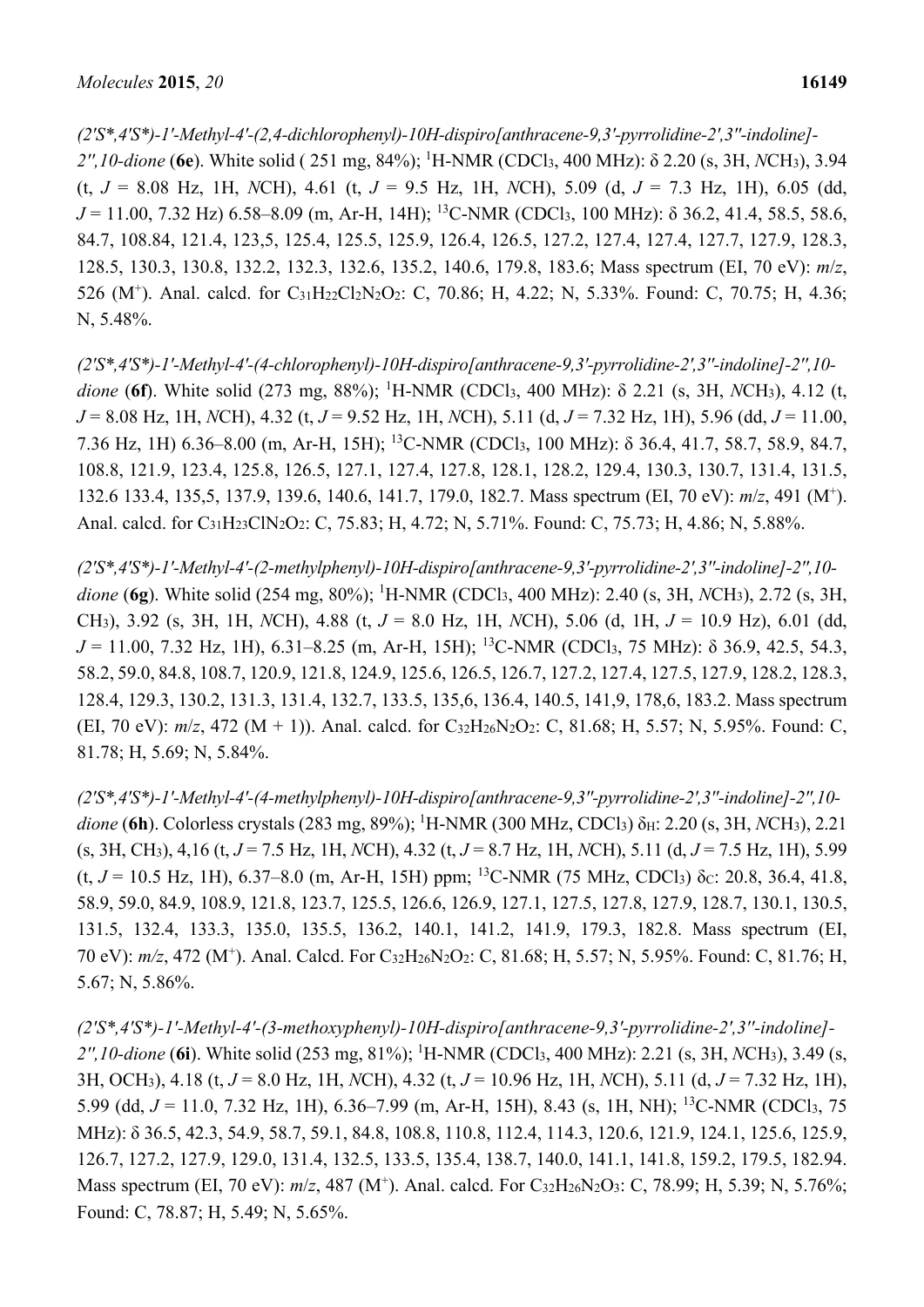*(2′S\*,4′S\*)-1′-Methyl-4′-(4-methoxyphenyl)-10H-dispiro[anthracene-9,3′-pyrrolidine-2′,3′′-indoline]- 2′′,10-dione* (**6j**). White solid (246 mg, 79%); 1 H-NMR (CDCl3, 400 MHz): 2.20 (s, 3H, *N*CH3), 3.65 (s, 3H, OCH3), 4.14 (t, *J* = 7.3 Hz, 1H, *N*CH), 4.30 (t, *J* = 8.8 Hz, 1H, *N*CH), 5.10 (d, *J* = 7.3 Hz, 1H), 5.96 (dd,  $J = 11.0$ , 7.32 Hz, 1H), 6.37–7.99 (m, Ar-H, 15H), 8.8 (s, 1H, N-H); <sup>13</sup>C-NMR (CDCl<sub>3</sub>, 75 MHz): δ 36.5, 41.4, 55.1, 59.0, 59.1, 85.0, 108.9, 112.5, 113.5, 121.8, 123.7, 124.0, 125.6, 126.7, 127.0, 127.2, 127.8, 127.9, 129.0, 130.2, 130.6, 131.3, 131.6, 132.4, 133.4, 135.5,141.9, 157.4, 179.5, 182.9. Mass spectrum (EI, 70 eV):  $m/z$  487 (M<sup>+</sup>). Anal. calcd. for C<sub>32</sub>H<sub>26</sub>N<sub>2</sub>O<sub>3</sub>: C, 78.99; H, 5.39; N, 5.76%. Found: C, 78.83; H, 5.46; N, 5.88%.

*(2′S\*,4′S\*)-1′-Methyl-4′-(3-nitrophenyl)-10H-dispiro[anthracene-9,3′-pyrrolidine-2′,3′′-indoline]-2′′,10* dione (6k). White solid (236 mg, 77%); <sup>1</sup>H-NMR (CDCl<sub>3</sub>, 400 MHz): 2.22 (s, 3H, *NCH*<sub>3</sub>), 4.19 (t, *J* = 8.0 Hz, 1H, *N*CH), 4.42 (t, *J* = 10.2 Hz, 1H, *N*CH), 5.10 (d, *J* = 7.3 Hz, 1H), 6.04 (dd, *J* = 11.00, 7.32 Hz, 1H), 6.38–8.02 (m, Ar-H, 16H), 8.98 (s, 1H, N-H); 13C-NMR (CDCl3, 75 MHz): δ 36.4, 42.3, 58.5, 58.9, 84.7, 109.1, 112.5, 122.0, 126.0, 126.3, 127.4, 127.6, 127.7, 128.3, 128.8, 130.4, 130.8, 131.2, 132.7, 134.3, 135.8, 138.7, 139.1, 140.1, 141.8, 141.9, 148.3, 149.5, 159.6, 179.31, 182.65. Mass spectrum (EI, 70 eV):  $m/z$  502 (M<sup>+</sup>). Anal. calcd. for C<sub>31</sub>H<sub>23</sub>N<sub>3</sub>O<sub>4</sub>: C, 74.24; H, 4.62; N, 8.38%. Found: C, 74.33; H, 4.55; N, 8.46%.

### **4. Conclusions**

In conclusion, we describe a general, efficient and eco-compatible approach for the regio- and stereoselective synthesis of structurally diverse novel hitherto unexplored dispirooxindole-fused anthrones in excellent yields derived from a one-pot, three component process having a 1,3-dipolar cycloaddition reaction as the key step. These reactions were performed using the ionic liquid, 1-butyl-3-methylimidazolium bromide ([bmim]Br) as the reaction medium.

## **Supplementary Materials**

Supplementary materials can be accessed at: http://www.mdpi.com/1420-3049/20/09/16142/s1.

#### **Acknowledgments**

The authors acknowledge the Deanship of Scientific Research at King Saud University for Research Grant No. RGP-VPP-026.

## **Author Contributions**

N.A., A.I.A. and R.S.K. contributed the design, synthesis and characterization of the final products. M.A.S. and U.K. synthesized the starting materials. H.A.G. and H.-K.F. performed the X-Ray crystallographic analysis. J.C.M. coordinated the work. N.A and J.C.M. wrote the manuscript.

## **Conflicts of Interest**

The authors declare no conflict of interest.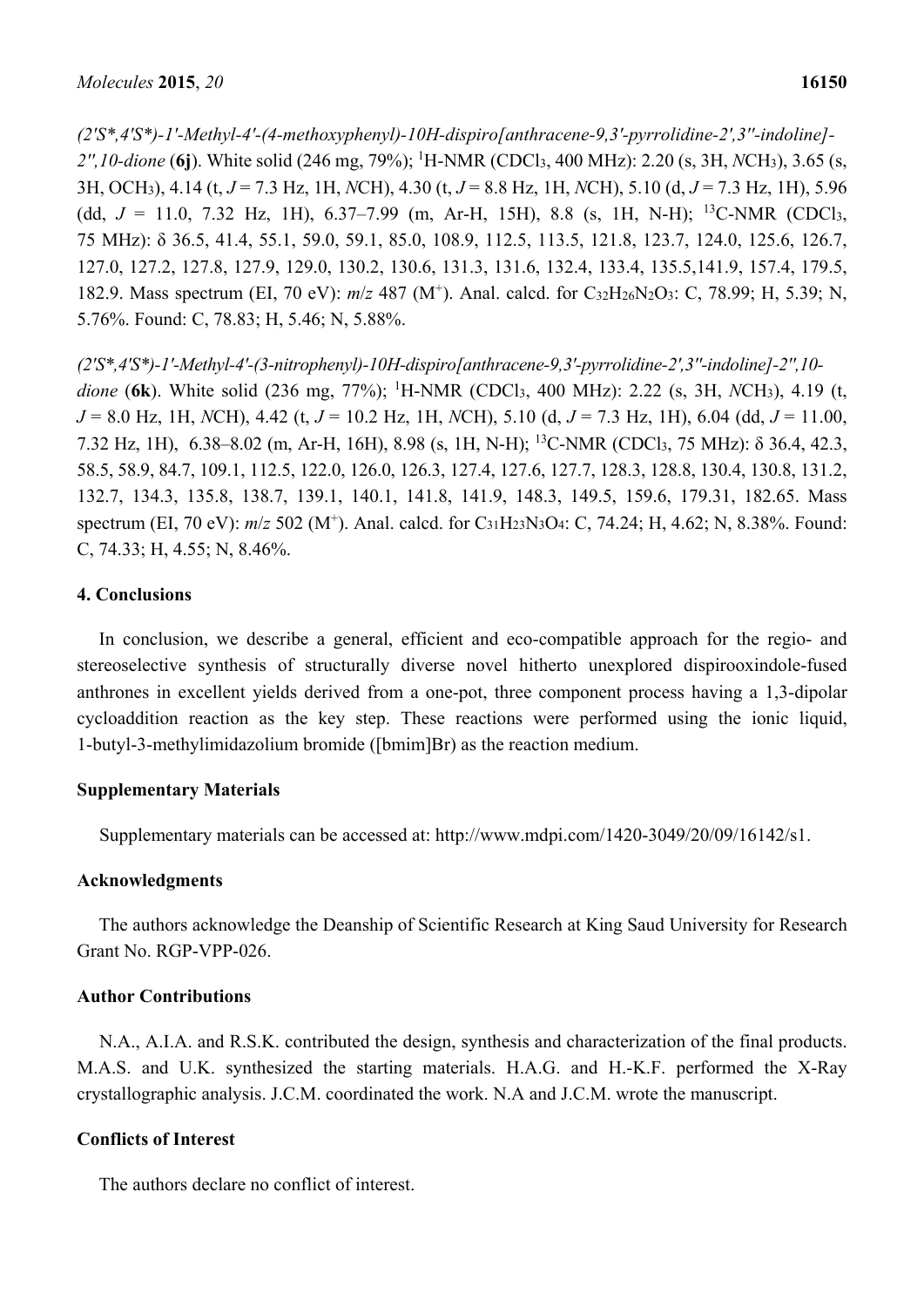# **References and Notes**

- 1. Cerulli, V.; Banfi, L.; Basso, A.; Rocca, V.; Riva, R. Diversity oriented and chemoenzymatic synthesis of densely functionalized pyrrolidines through a highly diastereoselective Ugi multicomponent reaction. *Org. Biomol. Chem*. **2012**, *10*, 1255–1274.
- 2. Sore, H.F.; Blackwell, D.T.; MacDonald, S.J.F.; Spring, D.R. Diversity-oriented synthesis of disubstituted alkenes using masked silanols. *Org. Lett*. **2010**, *12*, 2806–2809.
- 3. Schreiber, S.L. Target-oriented and diversity-oriented organic synthesis in drug discovery. *Science* **2000**, *287*, 1964–1969.
- 4. Spring, D.R. Diversity-oriented synthesis; a challenge for synthetic chemists. *Org. Biomol. Chem*. **2003**, *1*, 3867–3870.
- 5. Burke, M.D.; Schreiber, S.L. A planning strategy for diversity-oriented synthesis. *Angew. Chem. Int. Ed.* **2004**, *43*, 46–58.
- 6. Domling, A. Isocyanide based multi component reactions in combinatorial chemistry. *Comb. Chem*. *High Throughput Screen.* **1998**, *1*, 1–22.
- 7. Mironov, M.A. Multicomponent reactions and combinatorial chemistry. *Russ*. *J. Gen. Chem*. **2010**, *80*, 2628–2646.
- 8. Hulme, C.; Gore, V. "Multi-component reactions: Emerging chemistry in drug discovery" "from xylocain to crixivan". *Curr. Med. Chem*. **2003**, *10*, 51–80.
- 9. Weber, L. The application of multi-component reactions in drug discovery. *Curr. Med. Chem*. **2003**, *9*, 2085–2093.
- 10. Kalinski, C.; Umkehrer, M.; Weber, L.; Kolb, J.; Burdack, C.; Ross, G. On the industrial applications of MCRs: Molecular diversity in drug discovery and generic drug synthesis. *Mol*. *Divers*. **2010**, *14*, 513–522.
- 11. Freemantle, M. Ionic liquids may boost clean technology development. *Chem. Eng. News* **1998**, *76*, 32–37.
- 12. *Ionic Liquids in Synthesis*, 2nd ed.; Wasserscheid, P., Welton, T, Eds.; Wiley: Hoboken, NJ, USA, 2007.
- 13. Bao, W.; Wang, Z. An effective synthesis of bromoesters from aromatic aldehydes using tribromide ionic liquid based on L-prolinol as reagent and reaction medium under mild conditions. *Green Chem*. **2006**, *8*, 1028–1033.
- 14. Dupont, J.; de Souza, R.F.; Suarez, P.A.Z. Ionic liquid (Molten Salt) phase organometallic catalysis. *Chem. Rev*. **2002**, *102*, 3667–3692.
- 15. Earle, M.J.; Ktdare, S.P.; Seddon, K.R. Paradigm Confirmed: The first use of ionic liquids to dramatically influence the outcome of chemical reactions. *Org. Lett*. **2004**, *6*, 707–710.
- 16. Kamal, A.; Chouhan, G. A task-specific ionic liquid [bmim]SCN for the conversion of alkyl halides to alkyl thiocyanates at room temperature. *Tetrahedron Lett*. **2005**, *46*, 1489–1491.
- 17. Isambert, N.; Duque, M.M.S.; Plaquevent, J.C.; Genisson, Y.; Rodriguez, J.; Constantieux, T. Multicomponent reactions and ionic liquids: A perfect synergy for eco-compatible heterocyclic synthesis. *Chem. Soc. Rev*. **2011**, *40*, 1347–1357.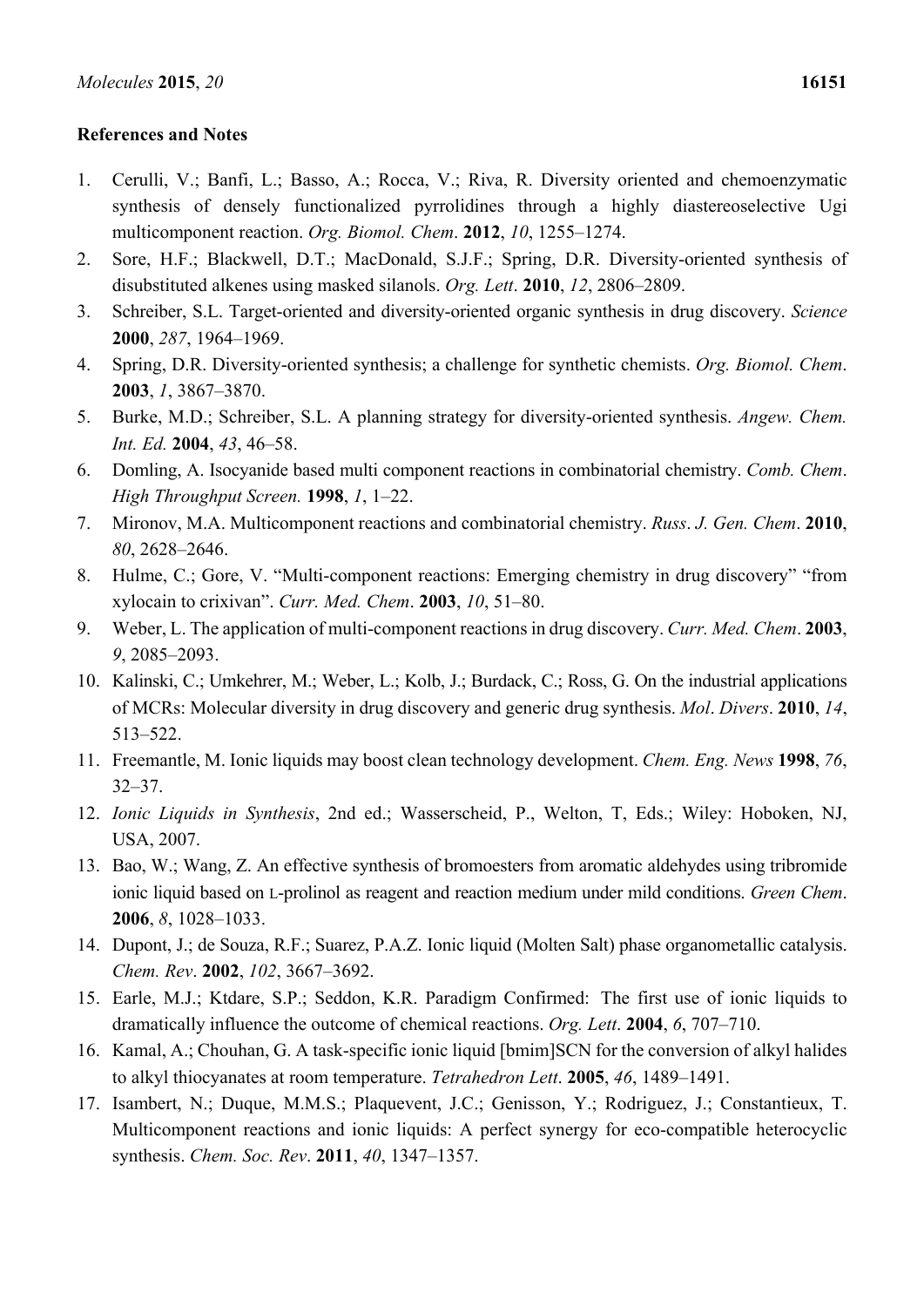- 18. Michael, S.; Balasubramainan, R.; Bala, D.; Perumal, S. Multi-component, 1,3-dipolar cycloaddition reactions for the chemo-, regio- and stereoselective synthesis of novel hybrid spiroheterocycles in ionic liquid. *Tetrahedron Lett*. **2012**, *53,* 5367–5371.
- 19. Arumugam, N.; Almansour, A.I.; Suresh Kumar, R.; Perumal, S.; Ghabbour, H.A.; Fun, H.K. A 1,3-dipolar cycloaddition–annulation protocol for the expedient regio-, stereo- and product-selective construction of novel hybrid heterocycles comprising seven rings and seven contiguous stereocentres. *Tetrahedron Lett*. **2013**, *55*, 2515–2519.
- 20. Almansour, A.I.; Arumugam, N.; Suresh Kumar, R.; Periyasami, G.; Ghabbour, H.A.; Fun, H.K. A novel one-pot green synthesis of dispirooxindolo-pyrrolidines via 1,3-dipolar cycloaddition reactions of azomethine ylides. *Molecules* **2015**, *20*, 780–791.
- 21. Suresh Kumar, R.; Almansour, A.I.; Arumugam, N.; Menéndez, J.C.; Osman, H.; Ranjith Kumar, R. Dipolar cycloaddition-based multicomponent reactions in ionic Liquids: A green, fully stereoselective synthesis of novel polycyclic cage systems with the generation of two new azaheterocyclic rings. *Synthesis* **2015**, *47*, doi:10.1055/s-0034-1379931.
- 22. Dubreuil, J.F.; Bazureau, J.P. Rate accelerations of 1,3-dipolar cycloaddition reactions in ionic liquids. *Tetrahedron Lett*. **2000**, *41*, 7351–7354.
- 23. Jain, R.; Sharma, K.; Kumar, D. Ionic liquid mediated 1,3-dipolar cycloaddition of azomethine ylides: A facile and green synthesis of novel dispiro heterocycles. *Tetrahedron Lett*. **2012**, *53*, 1993–1997.
- 24. Cui, C.B.; Kakeya, H.; Okada, G.; Onose, R.; Osada, H. Novel mammalian cell cycle inhibitors, tryprostatins A, B and other diketopiperazines produced by Aspergillus fumigatus. I. Taxonomy, fermentation, isolation and biological properties. *J. Antibiot.* **1996**, *49*, 527–533.
- 25. Cui, C.B.; Kakeya, H.; Osada, H. Novel mammalian cell cycle inhibitors, spirotryprostatins A and B, produced by Aspergillus fumigatus, which inhibit mammalian cell cycle at G2/M phase. *Tetrahedron*  **1996**, *52*, 12651–12666.
- 26. Edmonson, S.; Danishefsky, S.J.; Sepp-Lorenzino, L.; Rosen, N. Total Synthesis of Spirotryprostatin A, Leading to the Discovery of Some Biologically Promising Analogues. *J. Am. Chem. Soc.* **1999**, *121*, 2147–2155.
- 27. Zhao, Y.; Yu, S.; Sun, W.; Liu, L.; Lu, J.; McEachern, D.; Shargary, S.; Bernard, D.; Li, X.; Zhao, T.; *et al.* A potent small-molecule inhibitor of the MDM2-p53 interaction (MI-888) achieved complete and durable tumor regression in mice. *J. Med. Chem*. **2013**, *56,* 5553–5561.
- 28. Peddi, S.; Roth, B.L.; Glennon, R.A.; Westkaemper, R.B. Spiro9,10-dihydroanthracene-9,3′ pyrrolidine-a structurally unique tetracyclic 5-HT2A receptor antagonist. *Eur. J. Pharmacol*. **2003**, *482*, 335–337.
- 29. Peddi, S.; Roth, B.L.; Glennon, R.A.; Westkaemper, R.B. Structural determinants for high 5-HT2A receptor affinity of spiro[9,10-dihydroanthracene]-9,3′-pyrrolidine (SpAMDA). *Bioorg. Med. Chem. Lett.* **2004**, *14*, 2279–2283.
- 30. Stevens, M.C.G.; Caron, H.N.; Biondi, A. *Cancer in Children: Clinical Management*, 6th Ed.; Oxford University Press: Oxford, UK, 2012; Chapter 10.
- 31. Arumugam, N.; Raghunathan, R.; Almansour, A.I.; Karama, U. An efficient synthesis of highly functionalized novel chromeno<sup>[4,3</sup>-*b*]pyrroles and indolizino<sup>[6,7</sup>-*b*]indoles as potent antimicrobial and antioxidant agents. *Bioorg. Med. Chem. Lett.* **2012**, *22*, 1375–1379.